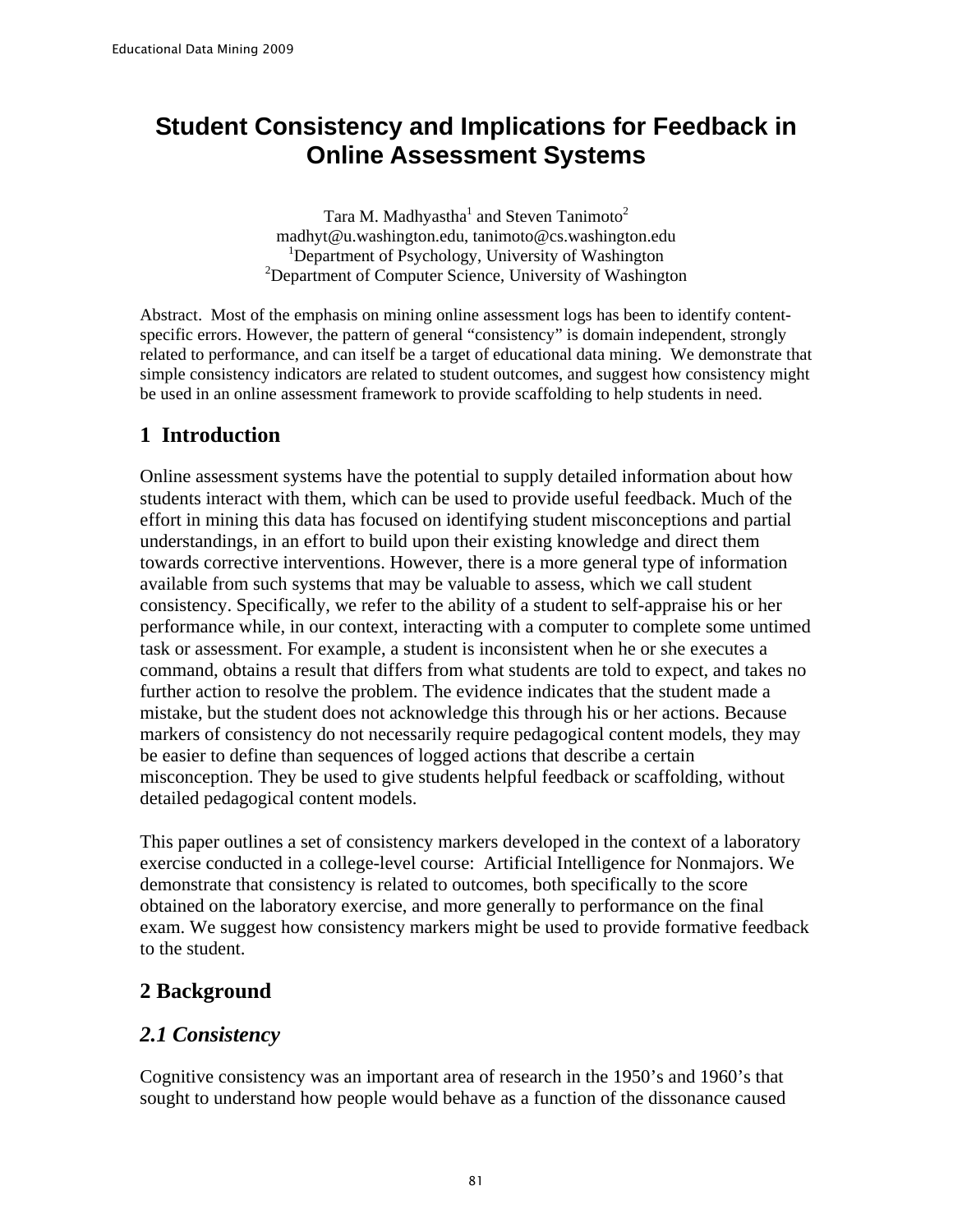when an individual simultaneously held two conflicting cognitions (e.g. beliefs, opinions). Theories posited that the conflicting cognitions would cause a quantifiable tension that the individual would seek to resolve in some way, recreating a consistent view. Unfortunately, consistency theories failed to fully explain behavior – individuals varied greatly in their ability to tolerate dissonance and their behavior was usually highly situation dependent [1].

Nevertheless, the idea of consistency is an important subtext in education. Teachers assume that student knowledge is consistent and that challenging their incorrect knowledge will cause students to attempt to reconcile the dissonance and learn. To this end, it is recommended that teachers should check the extent to which students hold erroneous concepts throughout instruction, ideally to deliver personalized feedback to students. This process is called "formative assessment" and feedback intended to help learners improve their performance is called "formative feedback". This approach usually requires a detailed model of the content domain and the ways in which students interact with it correctly and incorrectly. Constructing these models is time-consuming and difficult. Furthermore, there is little consensus on what constitutes appropriate formative feedback [2]. Complex, unspecific, or confusing feedback can have a negative effect on learning[3].

One reason feedback may be confusing may be that when students have not achieved mastery of a topic, their understanding is inconsistent. This was Sleeman's hypothesis for why addressing algebraic misconceptions was no more effective than reteaching (which is a simpler approach) [4]. Indeed, mathematical models that align specific errors to a linear ability scale find that groups of errors are "clustered", corresponding to a specific level of mastery [5]. Within each cluster of errors, students vary in the specific error they display. For example, a student at a relatively low level of mastery of graph reading may be equally likely at different times to interpret a straightforward graph of speed versus time with a constant positive slope as "the object is getting faster" (higher is faster) or "the object is getting slower" (higher is slowing down, as in up a hill).

Consistency itself is related to ability. This idea has been exploited to develop consensusbased assessments, where the correct response is defined as the one that most people agree on, and an individual score is measured as a distance from the consensus response. This approach has been used both to score people on situational judgment tests, and to measure intelligence [6]. When United States Military Academy students were asked to respond to a survey about their political beliefs (ranging from liberal to conservative) it was found that their consistency in these responses correlated with their SAT or ACT scores [7]. In research on physics misconceptions, we found that students who held any concept consistently, whether correct or incorrect, had higher math ability than students who were inconsistent [8]. The underlying logic for a relationship between ability and consistency is simple; a consistent response is one that many people can share by using similar underlying reasoning processes, but errors in reasoning and knowledge yield inconsistent, differing, responses. Furthermore, a consistent reasoning strategy requires a significant amount of knowledge about the topic and an ability to reconcile situations where one's beliefs do not match those of others (e.g., people who attempt to explain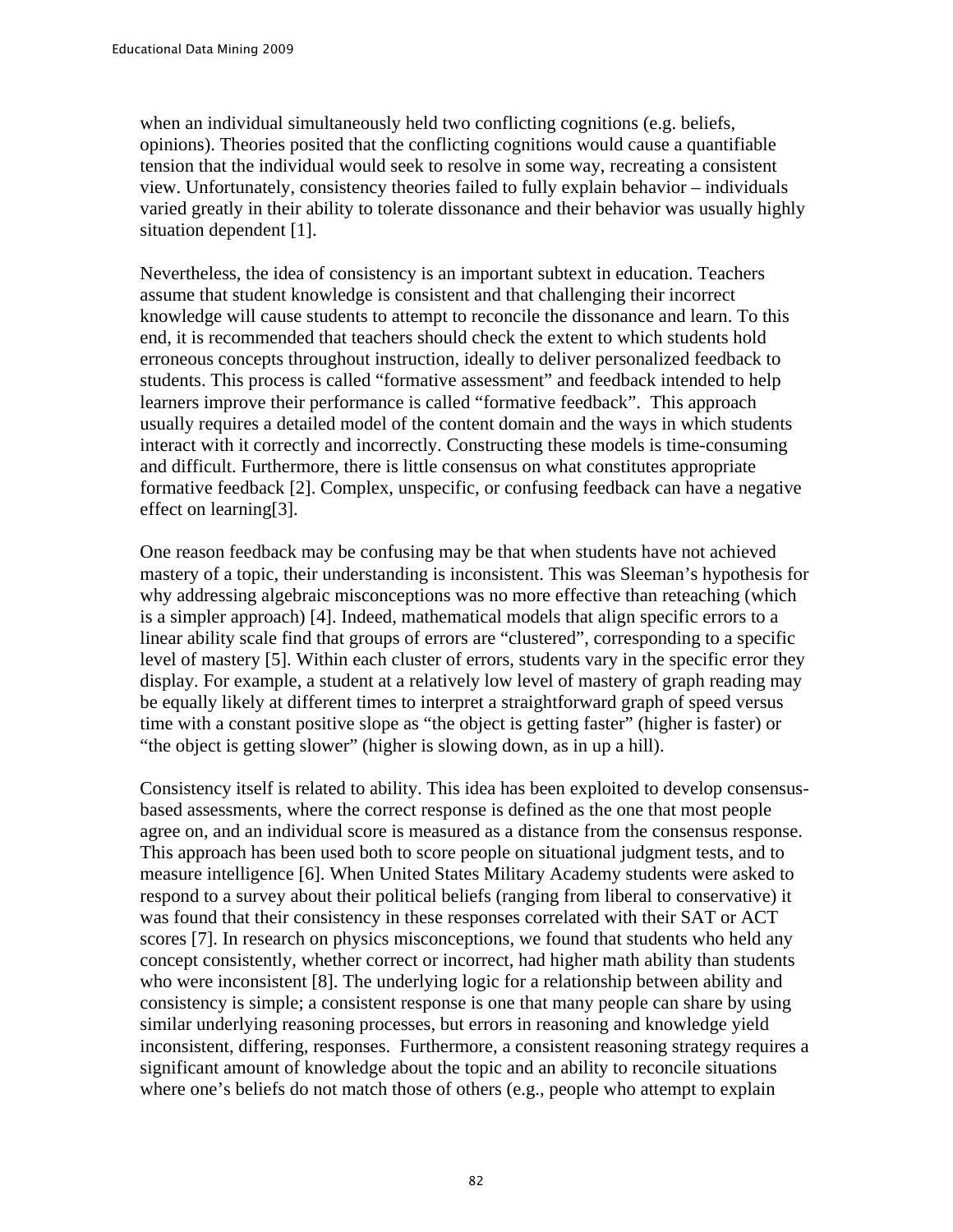other's dissenting beliefs by creating for themselves a clear explanation of the opposing view are likely to converge on consistent reasoning than those who dismiss alternative points of view).

Therefore, in this paper we conducted a study to examine how consistency, which requires no complex models of pedagogical content knowledge to measure, is domainindependent, and is easy to identify, is related to performance on online activities and assessments. We describe the implications that inconsistency has on the kind of feedback that might be appropriate in an online assessment system.

#### *2.2 The PixelMath Software.*

PixelMath is an educational image processing system. It was developed as a weboriented successor to the "Pixel Calculator" program that, in turn, was developed by Tanimoto and associates as part of the NSF-funded project "Mathematics Experiences Through Image Processing" [8]. The purpose of PixelMath is to empower students to manipulate digital images using a mathematics-oriented, rather than an artist-oriented, interface. It provides special affordances that reveal the mathematical structure of each image and that can interpret mathematical formulas as image transformations and syntheses. PixelMath also provides a scripting facility using Python, making it possible to teach and learn programming in an authentic, "on-demand" context. PixelMath is both a tool for teaching and learning and a tool for educational research. It is hosted within an online learning environment called INFACT, which serves in part to collect activity data from students as they are learning using online tools. Whenever a student performs an operation in PixelMath, such as selecting a menu item, zooming in on the image, or running a mathematical formula to transform an image, a description of the operation is sent to the INFACT server, and it is stored in a database together with the user ID of the student and the time and date of the event. This makes it possible to perform formative assessment and/or data mining for the student activities without having the students take tests.

### **3 Method**

We describe the research method used in this study.

### *3.1 Subjects*

Subjects were students in one of the authors' Introduction to Artificial Intelligence (for nonmajors) course at the University of Washington in Winter quarter 2008. The University of Washington is highly selective, admitting approximately 100 students into the major each year, so there is a huge demand for courses for non majors from overlapping departments. We asked students to give consent to link INFACT log files from a laboratory exercise with course grades. Of the 40 students in the class, 34 completed the laboratory exercise. Thirty of those who completed the laboratory consented to participate in the study. Three did not submit the laboratory worksheet. Therefore, the final sample consisted of 27 students, including 2 females and 25 males of college age. This highly skewed gender distribution is typical among engineering classes.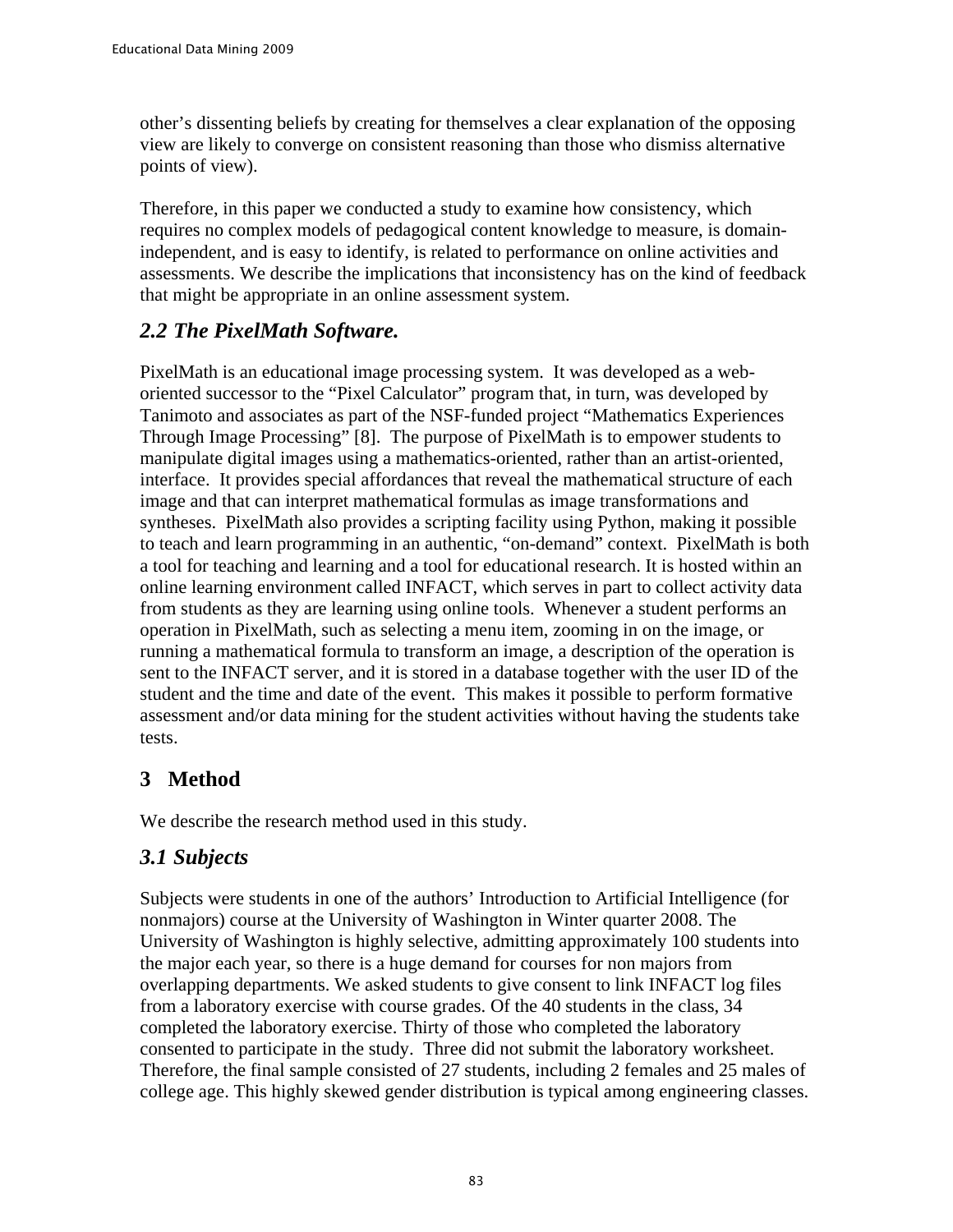The majority of these students were majors in the Applied and Computational Math Sciences program  $(N=17)$  or Electrical Engineering majors  $(N=5)$  and the remainder were divided among varied other non-computer science majors.

#### *3.2 Procedure*

Students were instructed to work individually, in a laboratory classroom with individual computers, to complete a series of exercises using PixelMath to understand some key concepts of image processing. These activities covered concepts of sampling, histograms, thresholding and morphology. They were allowed to ask questions of the instructor, which were answered individually, and to talk to each other. The lab was intended to take approximately an hour to complete. We observed little unrelated activity (e.g. web browsing or messaging) once students began working on the laboratory. The laboratory exercises included very specific instructions, including formulas to use to accomplish critical goals and to use as starting points for inquiry. Students were given participation points for turning in a completed worksheet. The laboratory session was held at noon on a Friday and students were given until Monday afternoon to turn in their work. Most students turned in their assignments by the end of the hour.

## *3.3 Data Logging and Coding*

PixelMath logs a variety of timestamped activities, including file manipulations, image cloning, mouse clicks (zoom operations), and transformation formulas that students enter. From this data we extracted variables related to the amount of time students spent using PixelMath, errors made, and student consistency. The time variables were total time spent, number of logged events, and average time between events. Parse errors were totaled for each student to create a count of errors.

We identified seven Boolean consistency indicators that we categorized in three groups as follows:

Matches worksheet (2 indicators)

At various points, students were asked to write in a response on the worksheet and use that value in a subsequent calculation, or to try to accomplish some task and then report some value that they found. For example, in the sampling activity, students are asked to determine the minimum number of pixels required, theoretically, to represent a long, white, picket fence. They are then asked to use this number of pixels to create a downsampled image. (Figure 1 is a screen shot that shows the original image in one window, the isolated picket fence in another, and the downsampled picket fence in a third; the PixelMath calculator is also visible.) Later, students are asked to report the sampling factor that resulted in the minimum number of pixels necessary to view the picket fence with minimum loss of pixels. We record a Boolean flag for each of the two worksheet responses: true if the worksheet matches a corresponding command (at any place in the log), and false if it does not. Note that "matching" does not indicate correctness; students often had matching consistency for incorrect answers in the log and worksheet.

• Logical consistency (1 indicator)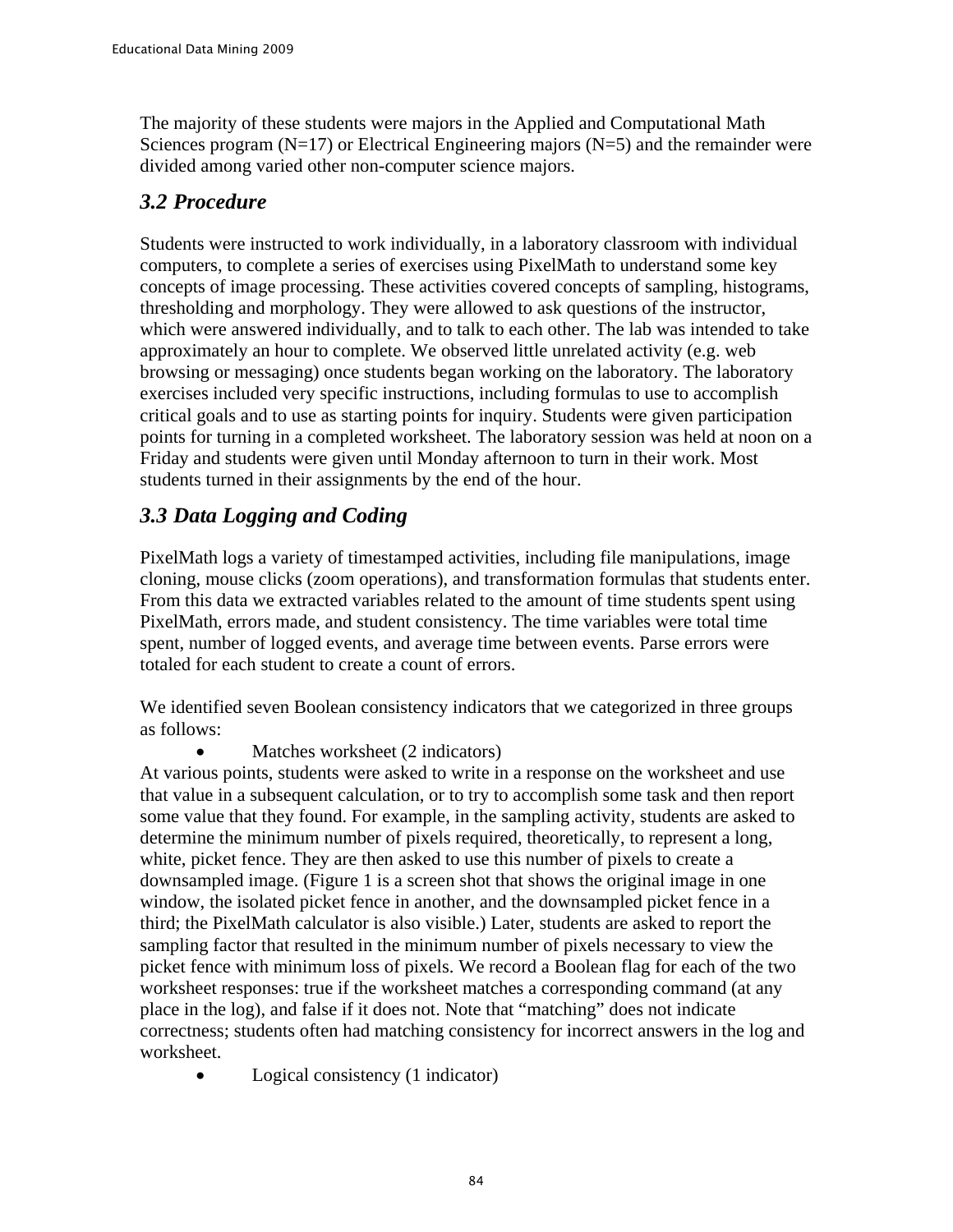Students are given a formula to downsample an image and are asked to revise it so that they can view the image using the minimum number of pixels. Increasing the scaling factor reduces the number of pixels, and decreasing the scaling factor increases the number of pixels. Therefore, an ideal searching behavior would converge upon the ideal scaling factor (ideally obtained through calculation) by moving in subsequently smaller steps around the goal. Inconsistent behavior would be represented by repeatedly trying identical scaling factors and/or taking repeated steps in the incorrect direction. Repeated behavior is defined as 2 or more times. We code this sequence as true if the student is consistent and false if they are not, or if they do not attempt the exercise.

• Recognized expected outcome (5 indicators)

In several places, the student is instructed to execute a specific command, such as to open a specific file or to perform some image transformation. If the student does not execute this command correctly, the output will not be expected and subsequent instructions will not make any sense. This is a consistency error of failure to reconcile the differing information. Ideally, the student should recognize this inconsistency and re-execute the command, or ask a fellow student or the instructor for help and re-execute the command correctly. We coded failure to do so at any point in the lab as a false and a correct execution as true.

#### *3.4 Outcome measures*

We defined three outcome measures. The first was the grade on the worksheet. This was a score of 1-3 where 1 indicated an incomplete assignment (some questions were unanswered), 2 indicated some partial understanding of the key concepts, and 3 indicated a solid understanding of the concepts.

The second outcome measure was performance on questions related to image processing on the final exam for the course. The final exam consisted of a multiple choice section (Final Part 1) and an open ended section (Final Part 2) with three questions. The first question (Final Part2.Q1) was a direct analogue to the first activity involving sampling. The second question (Final Part2.Q2) was more difficult and required a deeper understanding of the concepts. The third question (Final Part2.Q3) was an in depth question on unrelated material. The final exam was administered 2 weeks after the laboratory session.

The third outcome measure was a metric reflecting general performance in the class. We obtained this measure by doing an unrotated principal components factor analysis on the subscores of all parts of the final. Two factors had eigenvalues over 1, resulting in a two factor solution that accounted for 70.37% of the variance in scores. The first factor loaded .89 on the score for Final Part2.Q1, .83 on the score for Final Part2.Q2, and .56 on the Final Part 1. The second factor loaded .96 on Final Part2.Q3. This pattern of loading suggests that the first factor represents general knowledge gained in the course, separate from the format of the exam (e.g., open-ended questions versus multiple choice). We use the first factor as an outcome measure of general class knowledge.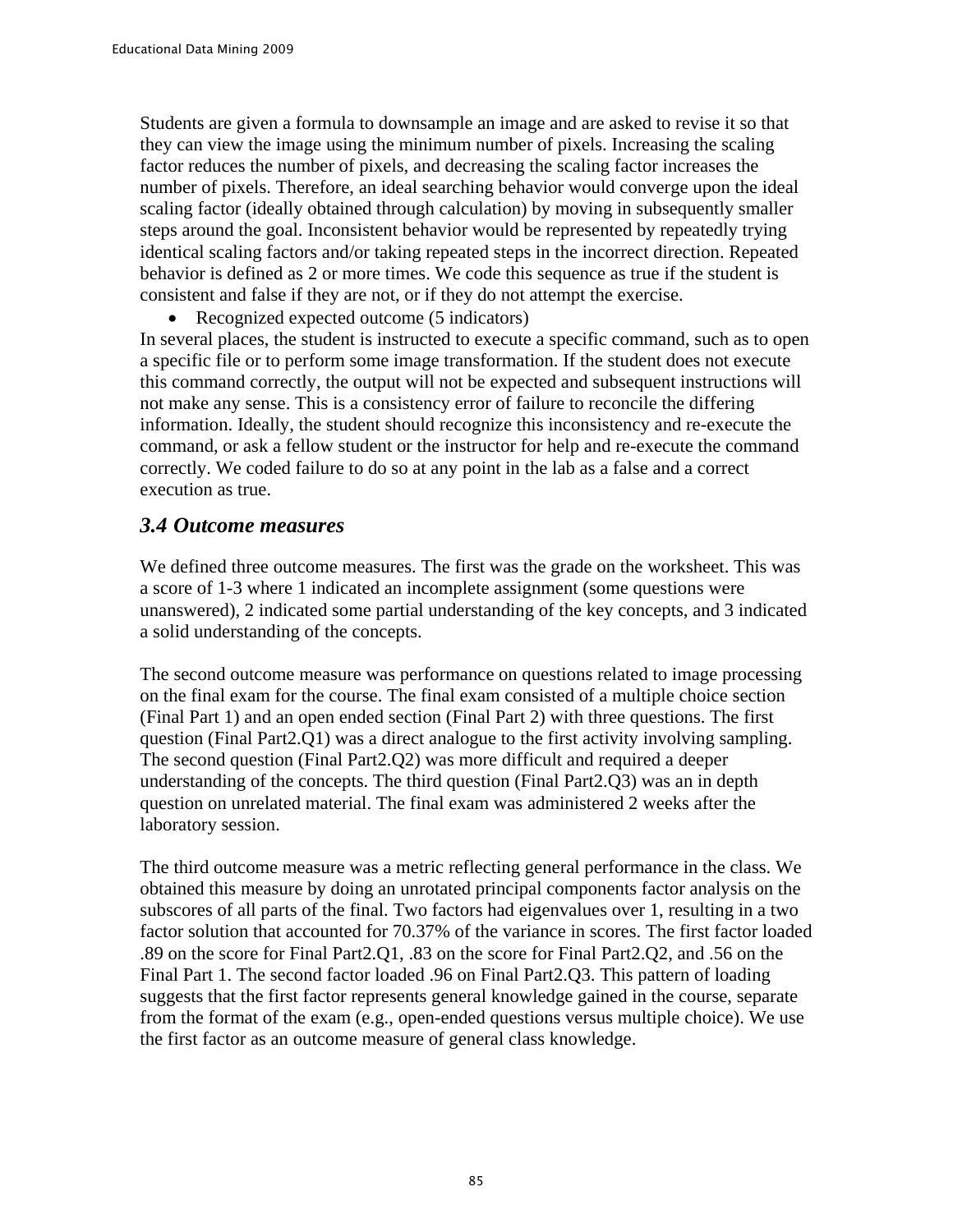#### **4 Results**

[Table 1](#page-5-0) shows the mean and standard deviation for the outcome measures, measures of time spent completing the laboratory exercise, and the consistency measures. There was clear variation among the students on all measures, including the consistency measures that may seem obvious (for example, writing the same response on the worksheet that was used in the exercise). This variation is particularly substantial considering that these students are highly selected into a competitive state university, and are expected to have developed skills that would result in higher consistency measures than the population as a whole.

There is also significant variation in scores on the final exam. We note that the average score on Final Part2.Q2, the more difficult of the two questions dealing with image processing, is lower than the average score of Final Part2.Q1. This suggests that the questions were difficult enough to avoid ceiling effects.

#### <span id="page-5-0"></span>**Table 1. Summary statistics for outcome measures, general logfile measures, and consistency measures. Maximum score or range of scores is given, where appropriate, in parentheses following the measure.**

| Measure                       | Mean $(SD)$     |  |  |  |
|-------------------------------|-----------------|--|--|--|
| Outcome measures              |                 |  |  |  |
| Worksheet Score (1-3)         | 2.57(.69)       |  |  |  |
| Final Part 1 (50)             | 30.60 (7.01)    |  |  |  |
| Final Part2.Q1 (10)           | 6.97(3.64)      |  |  |  |
| Final Part $2.Q2(10)$         | 5.87(4.17)      |  |  |  |
| Final Part $2.Q3(10)$         | 7.67(2.63)      |  |  |  |
| <b>Other Logfile Measures</b> |                 |  |  |  |
| Number log events             | 273.60 (262.87) |  |  |  |
| Average time between          | .21(.08)        |  |  |  |
| events (in minutes)           |                 |  |  |  |
| Number parse errors           | 2.13(2.33)      |  |  |  |
|                               |                 |  |  |  |
| Consistency measures          |                 |  |  |  |
| Matches worksheet (2)         | 1.48(.64)       |  |  |  |
| Recognized expected           | 4.13 (1.66)     |  |  |  |
| outcome $(5)$                 |                 |  |  |  |
| Logical consistency $(1)$     | .37(.49)        |  |  |  |

To examine the differences in outcome measures based on consistency, we split the students by the median sum score of consistency (7) forming two groups. We call these the low consistency group  $(N=14)$  and the high consistency group  $(N=13)$ . We conducted a one-way ANOVA to determine whether outcome measures differ across the two groups. Results are summarized in Table 2.

On average, the high consistency group scored higher on all outcome measures (though not all differences were significant). The high consistency group obtained significantly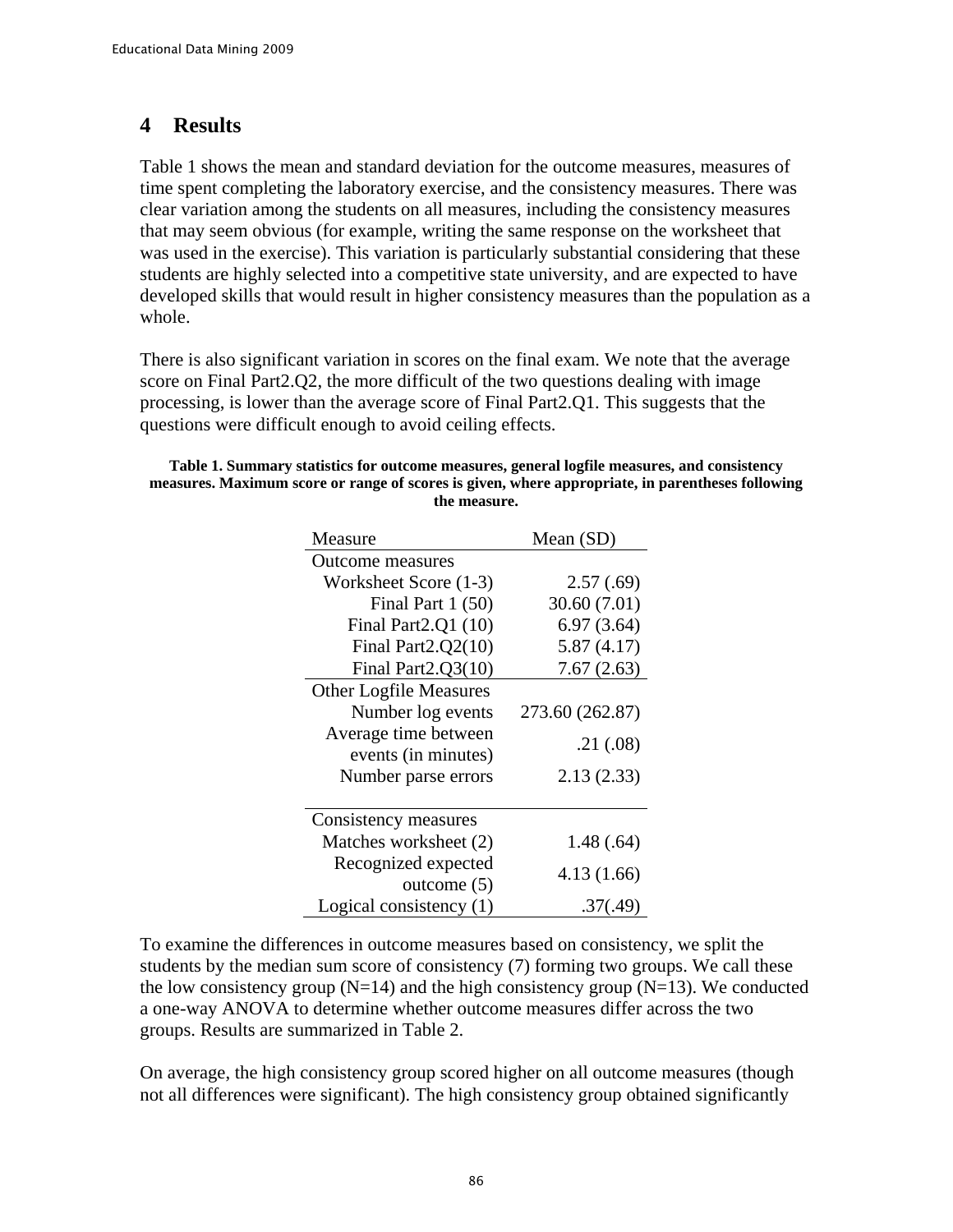greater worksheet scores  $(p=.002)$ . The difference in scores is particularly noteworthy, because the consistency measures do not measure correct or incorrect responses, whereas the worksheet scoring does. Furthermore, the high consistency group scored marginally significantly higher on the Final Part2.Q1 ( $p=0.083$ ) and significantly higher on the Final Part2.Q2 ( $p=.049$ ). These two questions of the final were designed to measure the same concepts covered by the worksheet, and were administered two weeks afterward. The high consistency group also scored significantly higher on the class knowledge measure extracted from the midterm scores ( $p=0.018$ ). The effect size (measured by Cohen's d) was quite large.

Differences in consistency cannot be attributed solely to "carelessness" or greater or lesser time spent on the assignment. The high consistency group logged fewer events (not significant) with more parse errors (marginally significant,  $p=0.062$ ). The average time spent between logged events was virtually identical among the two groups.

| Table 2. Analysis of variance. |                         |           |             |           |      |      |         |  |
|--------------------------------|-------------------------|-----------|-------------|-----------|------|------|---------|--|
|                                | Low                     |           |             |           |      |      |         |  |
|                                | <b>High Consistency</b> |           | Consistency |           |      |      |         |  |
|                                | $(N=13)$                |           | $(N=14)$    |           |      |      |         |  |
|                                |                         |           |             |           |      |      | Cohen's |  |
|                                | Mean                    | <b>SD</b> | Mean        | <b>SD</b> | F    | Sig. | d       |  |
| <b>Worksheet Score</b>         | 2.92                    | .28       | 2.21        | .80       | 9.12 | .006 | 1.02    |  |
| Number Log                     | 198.31                  |           |             |           |      |      |         |  |
| Events/Student                 |                         | 82.55     | 326.71      | 357.81    | 1.59 | .219 |         |  |
| <b>Average Time Between</b>    | .23                     | .08       | .20         | .09       | .71  |      |         |  |
| Events (minutes)               |                         |           |             |           |      | .409 |         |  |
| <b>Number Parse</b>            | 3.15                    | 2.82      | 1.43        | 1.70      | 3.81 | .062 |         |  |
| Errors/Student                 |                         |           |             |           |      |      |         |  |
| Final Part $1(50)$             | 33.23                   | 6.09      | 29.43       | 7.00      | 2.26 | .146 |         |  |
| Final Part2. $Q1(10)$          | 8.46                    | 2.26      | 6.14        | 4.07      | 3.27 | .083 |         |  |
| Final Part2. $Q2(10)$          | 7.92                    | 3.62      | 4.79        | 4.21      | 4.28 | .049 | 0.86    |  |
| Final Part $2.Q3(10)$          | 8.15                    | 1.52      | 7.93        | 2.53      | .08  | .783 |         |  |
| <b>Class Ability Measure</b>   |                         |           |             |           |      |      |         |  |
| (Factor extracted from         | .56                     | .58       | $-.28$      | 1.04      | 6.46 | .018 | 0.84    |  |
| Final Subtests)                |                         |           |             |           |      |      |         |  |

### **5 Implications for Feedback**

We have proposed some rough indicators of consistency and shown that the low consistency students perform worse on several important class outcomes than the high consistency students. It is particularly remarkable that we find such variation in consistency in such a highly selected population.

We do not know the reasons why students are inconsistent, and we have not demonstrated whether higher consistency results in higher performance or whether it is a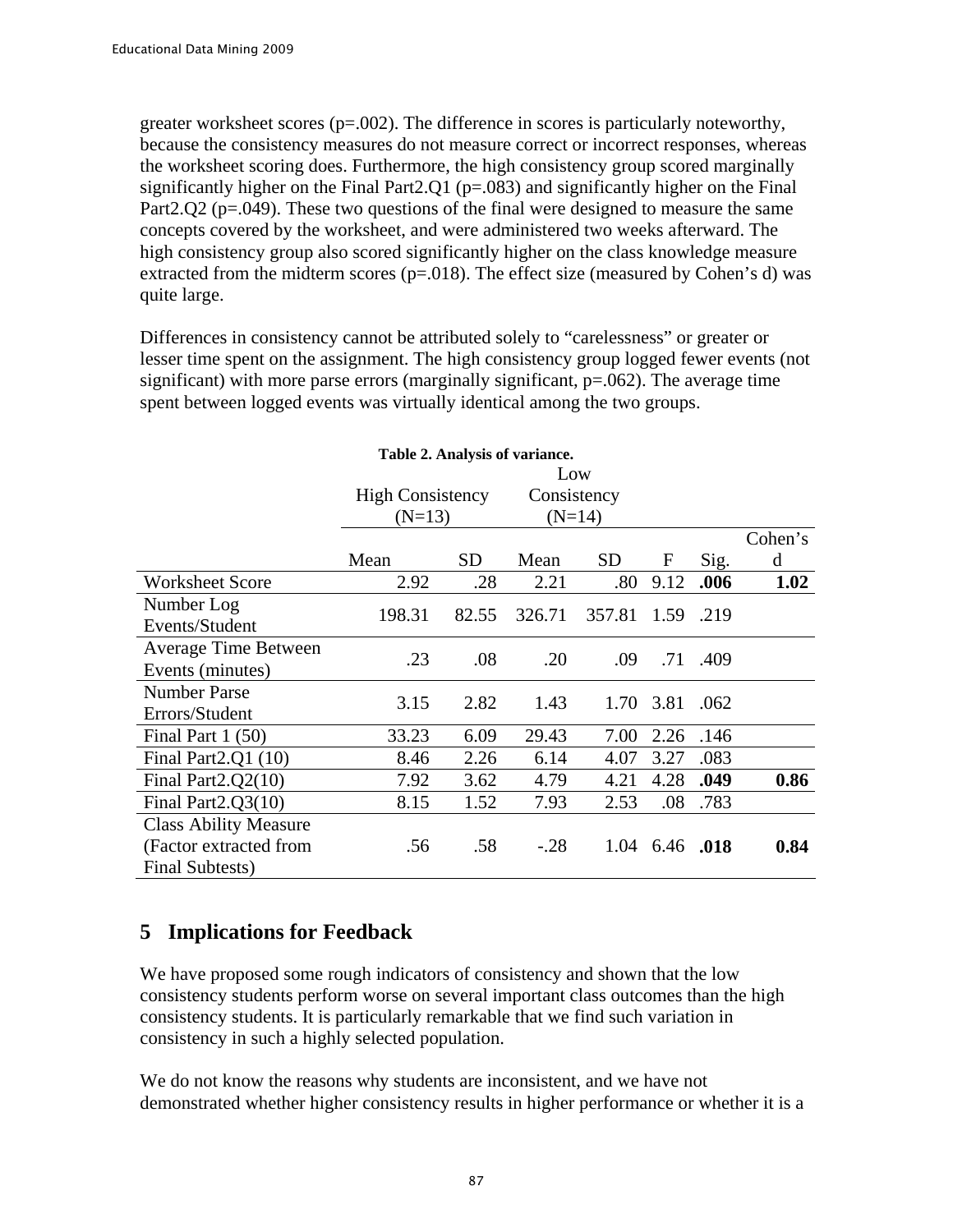side-effect of something else (e.g., low level of engagement or interest in the class). This is a topic for future research. However, the inconsistencies that we have coded are rather blatant. When a student repeatedly types in the wrong command and does not recognize discrepancies in the results or attempt to reconcile them, it is reasonable to believe that such events may provide a learning opportunity. Furthermore, the needs of this student in this circumstance are not based on a model of how the student interacts with the pedagogical content of the assignment.

We suggest that consistency across several dimensions may be dynamically monitored and used to adaptively control scaffolding (additional guidance) for the student. Scaffolding involves (a) reducing the number of steps required to solve a problem by simplifying the task (b) keeping the student motivated (c) marking discrepancies between actions taken and the desired solution (d) controlling frustration and (e) demonstrating an idealized version of the task [9]. It is a technique used primarily when students are learning new material, and cannot handle complex problems. Graesser et al showed that use of scaffolding, including good questions and answers, could promote deep inquiry, which students tended to avoid without prompting [10].

For example, suppose students did not follow the directions on the worksheet correctly and did not realize it. An ideal student would have recognized that "something was wrong" and taken some action to resolve the cognitive dissonance, checking the last command executed or re-entering the command. If still confused, the student could ask a classmate or the instructor for help. As part of an online assessment system, we wish to encourage such behavior. An appropriate first step would be to emphasize the cognitive dissonance. In the assignment in the experiment, expectations are outlined in the text, e.g., by writing "Apply a formula that makes a monochrome image in which the cedar foliage is white and everything else is black" before providing the formula. However, the discrepancy could be highlighted further by showing an image of the expected result and asking the student, "Does your image look like this?" before proceeding.

In the extreme case when the same error is repeated, we can assume that the mistake is not inconsistency but represents some higher order misconception. For example, in the PixelMath interface there are buttons for common functions, such as XOR. Other functions can be typed in the window. One command asked students to apply the BXOR formula to exclusive-OR two images on a bit-by-bit basis, and many incorrectly applied the XOR function. It is possible that students who do not correct their error with appropriate scaffolding may not understand the difference between bitwise-exclusive-OR and straight exclusive-OR, or may not realize that they can type equations directly into the PixelMath formula area without clicking buttons. This might require specific formative feedback that reteaches these concepts to the student.

A common misconception about image processing systems such as PixelMath is that the formula tells where to move each pixel of the source image. In reality, the formula describes, for each destination pixel location, where or how to get its value. This "pushinstead-of-pull" notion is exhibited by students asked to come up with a formula to, say, reduce the size of an image by a factor of two. Instead of writing Source1( $x^*2$ ,  $y^*2$ )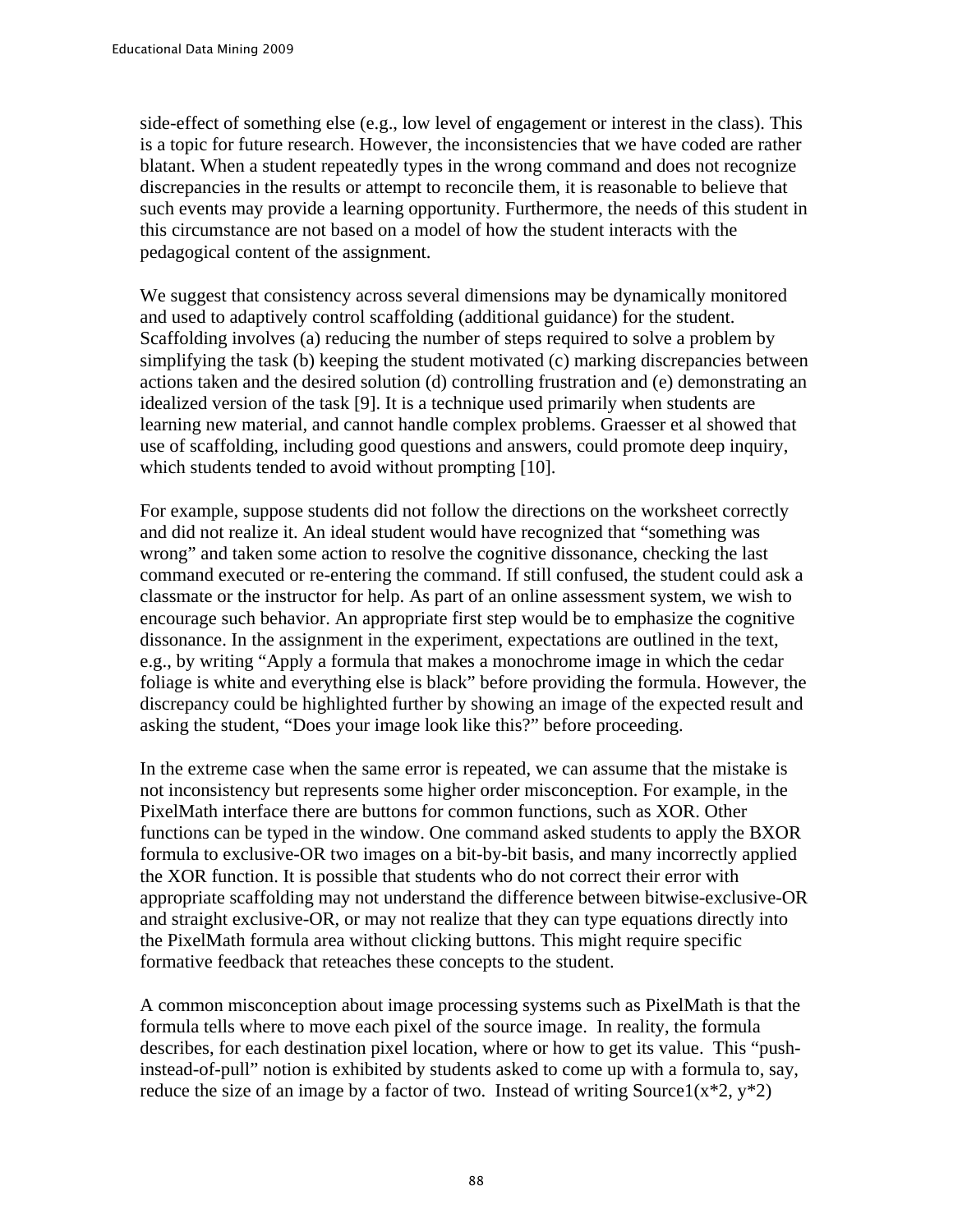which is correct, they write  $Source1(x/2, y/2)$ . Similarly, to shift an image 5 pixels to the left, they should write Source1(x+5, y), but they put down Source1(x-5, y). After seeing a consistent pattern of such incorrect formulas, an automatic feedback system could provide scaffolding to specifically address the "push-instead-of-pull" misconception.

#### **6 Conclusions**

We have identified a dimension of student performance, consistency, that is content independent, easily mined from educational logs, and that is related to performance outcomes. We suggest that because consistency is an assumption that underlies many educational interventions, the significance of lack of consistency may be overlooked as a potential opportunity to provide scaffolding. We give some suggestions for how an adaptive learning system might exploit consistency measures to scaffold instruction, and to identify when consistency of incorrect responses suggests moving to an intervention based on more sophisticated models of the learner, content, and their interaction.

#### **References**

- [1] R. Abelson, *Theories of cognitive consistency: a sourcebook.*, Chicago: Rand McNally, 1968.
- [2] V.J. Shute, "Focus on Formative Feedback," *Review of Educational Research*, vol. 78, Mar. 2008, pp. 153-189.
- [3] R.L. Bangert-Drowns, C.C. Kulik, J.A. Kulik, and M. Morgan, "The Instructional Effect of Feedback in Test-Like Events," *Review of Educational Research*, vol. 61, Jan. 1991, pp. 213-238.
- [4] D. Sleeman, A. E. Kelly, R. Martinak, R. D. Ward, and J. L. Moore, "Studies of diagnosis and remediation with high school algebra students," Jul. 2005.
- [5] K. Scalise, T. Madhyastha, J. Minstrell, and M. Wilson, "Improving Assessment Evidence in e-Learning Products: Some Solutions for Reliability," *International Journal of Learning Technology (IJLT)*, In press. .
- [6] P. Legree, J. Psotka, T. Tremble, and D. Bourne, "Applying Consensus-Based Measurement to the Assessment of Emerging Domains," Jan. 2005.
- [7] J. Psotka, "Psychophoresis and Intelligent Self Assessment (ISA) Scales," *Annual Meeting of the Society for Intelligence Research (ISIR)*, Decatur, GA: 2008.
- [8] T.M. Madhyastha, "The Relationship of Coherence of Thought and Conceptual Change to Ability. ," *Annual Meeting of the American Educational Research Association*, San Francisco: 2006.
- [9] J. Bransford and National Research Council (U.S.).;National Research Council (U.S.)., *How people learn : brain, mind, experience, and school*, Washington D.C.: National Academy Press .
- [10] A.C. Graesser, D.S. McNamara, and K. VanLehn, "Scaffolding Deep Comprehension Strategies Through Point&Query, AutoTutor, and iSTART.," *Educational Psychologist*, vol. 40, Fall2005. 2005, pp. 225-234.